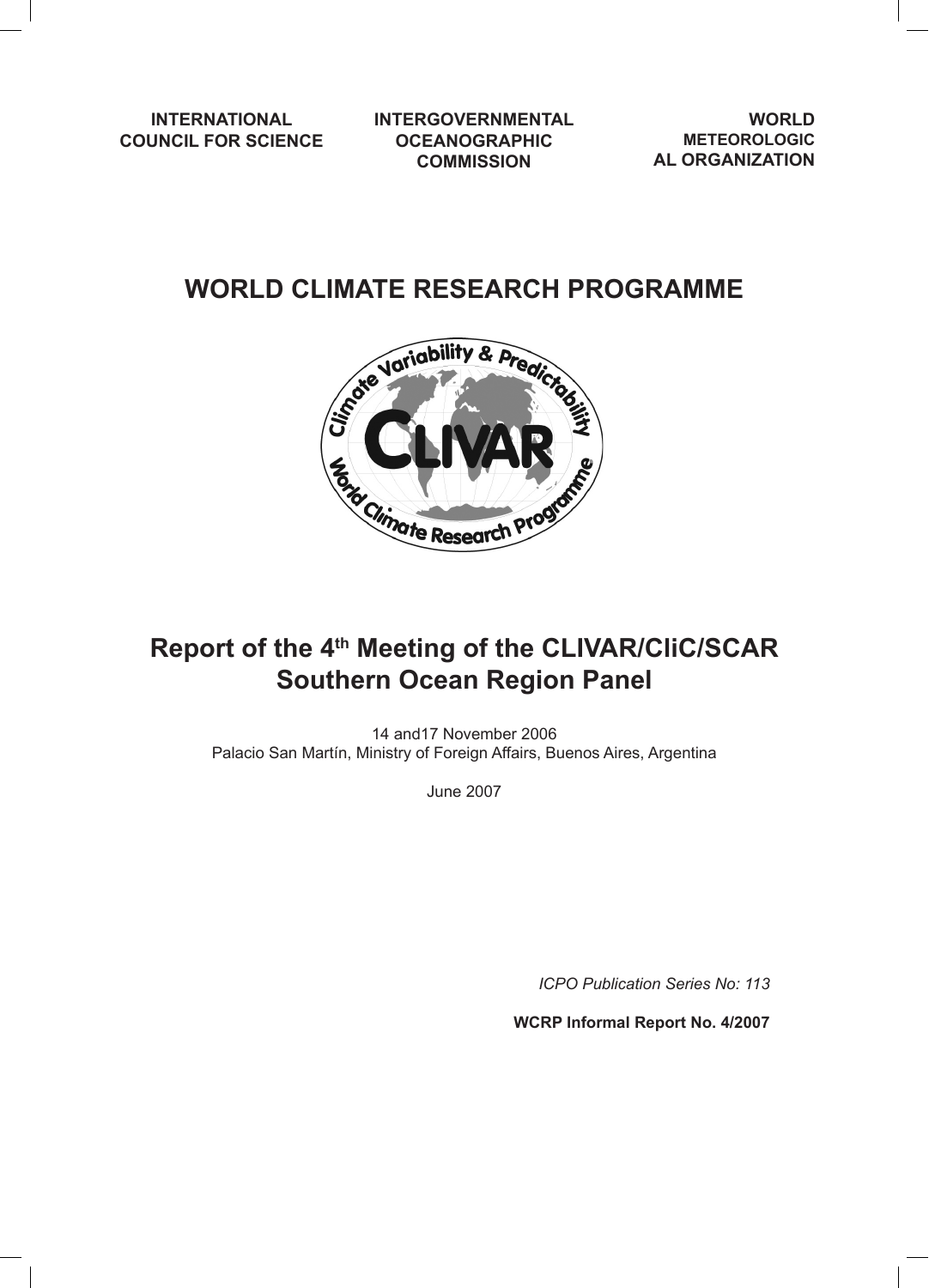CLIVAR is a component of the World Climate Research Programme (WCRP). WCRP is sponsored by the World Meterorological Organisation, the International Council for Science and the Intergovernmental Oceanographic Commission of UNESCO. The scientific planning and development of CLIVAR is under the guidance of the JSC Scientific Steering Group for CLIVAR assisted by the CLIVAR International Project Office. The Joint Scientific Committee (JSC) is the main body of WMO-ICSU-IOC formulating overall WCRP scientific concepts.

## **Bibliographic Citation**

**INTERNATIONAL CLIVAR PROJECT OFFICE, 2007: Report of the 4<sup>th</sup> Meeting of the CLIVAR/CliC/** SCAR Southern Ocean Region Panel. International CLIVAR Project Office, CLIVAR Publication Series No. 113. (not peer reviewed).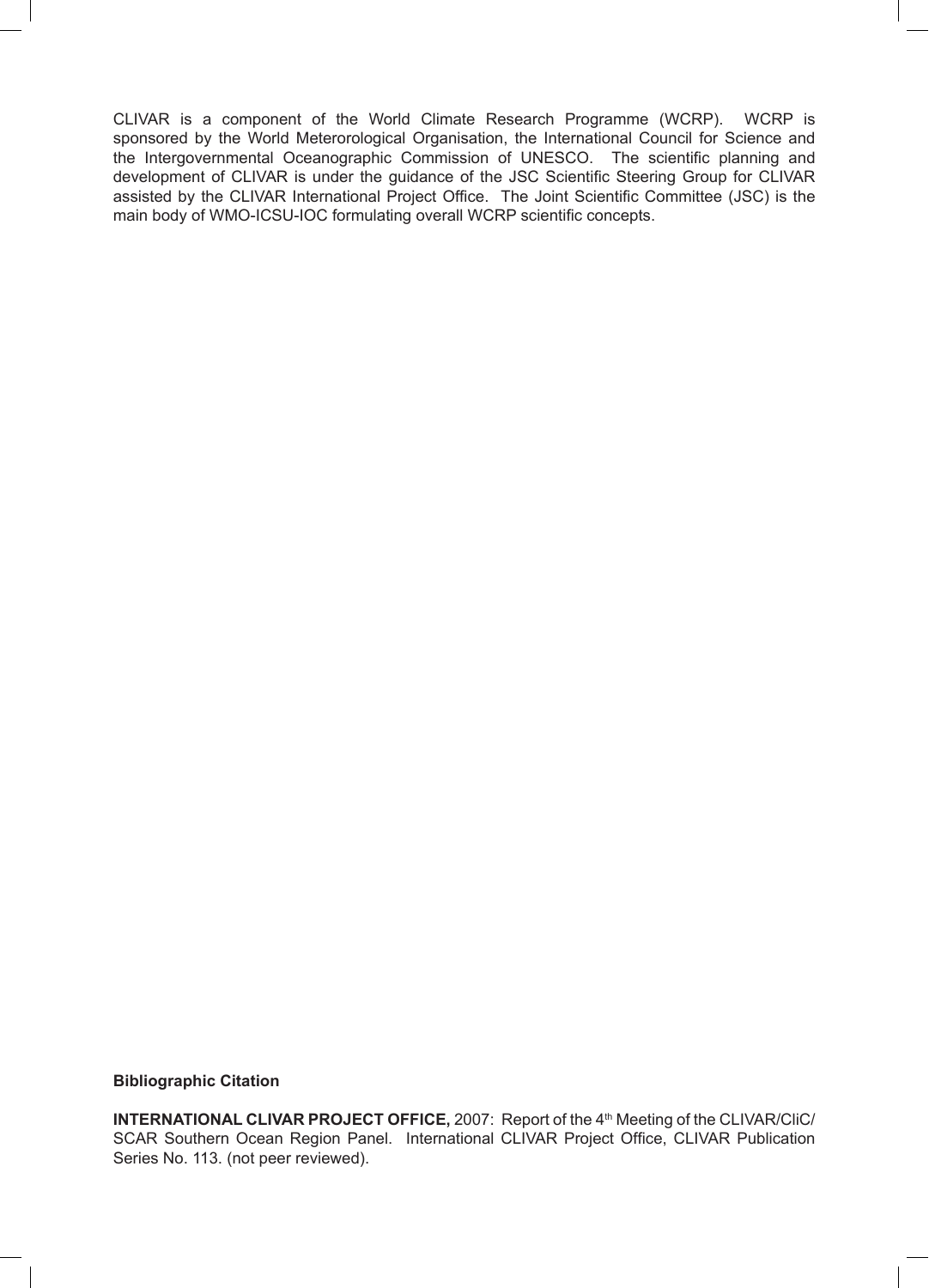## **Table of contents**

| 1                 | Summary of Action Items                                                      |                |
|-------------------|------------------------------------------------------------------------------|----------------|
| $\overline{2}$    | Introduction                                                                 | $\overline{2}$ |
| 3                 | Meeting Outcomes and Agreed Actions                                          | 3              |
| (i)               | IPY and the Southern Ocean Observing System                                  | 3              |
| (i)               | <b>Future Process Studies</b>                                                | 6              |
| (iii)             | <b>Satellite Observations</b>                                                | 6              |
| (iv)              | Meteorology                                                                  | $\tau$         |
| (v)               | Review of the Integrated Global Observing Strategy (IGOS)Cryosphere document |                |
| (v <sub>i</sub> ) | Indices in the Southern Ocean Region                                         | 8              |
| (V11)             | Ice Shelves and Climate Change                                               | 8              |
| (viii)            | IPCC Models in the Southern Ocean Region                                     | 9              |
| (ix)              | A Southern Ocean Ice Model Intercomparison Project                           | 10             |
| (x)               | Date of next Meeting                                                         | 11             |
| 4                 | References                                                                   | 11             |
|                   | Appendix A : Agenda                                                          | 13             |
|                   | Appendix B: Attendees                                                        | 16             |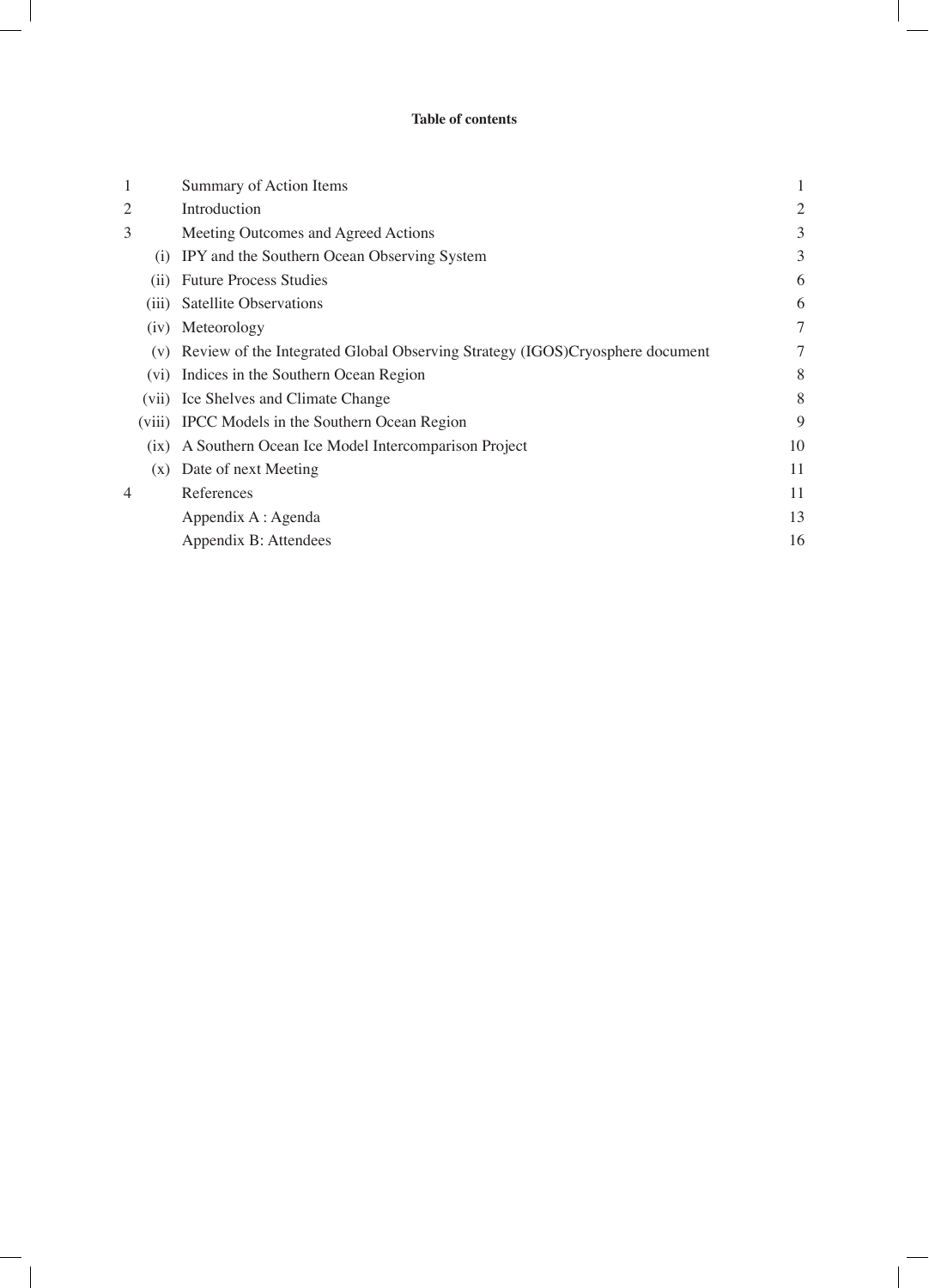## **1. Summary of Action Items**

- 1. All observing system maps (SO panel, CASO, Expert Group, SASSI) should be kept updated (ICPO, Alex Orsi [for SASSI])
- 2. Panel to continue to update the IPY modelling plan. (Karen Assmann, Steve Rintoul, Sabrina Speich and rest of panel)
- 3. Recommend an initial CASO/SASSI session/workshop at SCAR 2008 (Alberto Naveirra)
- 4. Panel to input physical climate requirements of the Southern Ocean Observing System (SOOS) being coordinated by the SCAR/SCOR Oceanography Expert Group (all panel, lead Kevin Speer)
- 5. Work to build support for a focussed effort to produce a global ocean synthesis that incorporates IPY period data (all panel, lead Kevin Speer)
- 6. Panel to provide justification for potential process studies for discussion before the next meeting (all)
- 7. With help from SCAR compose a letter to the relevant institutes outlining our concerns of possible future gaps in satellite data (Sabrina Speich, Kevin Speer, Ian Renfrew)
- 8. The panel should get an update on the status of the SEAFLUX (http://www.gfdi.fsu.edu/SEAFLUX) project. The SEAFLUX Project has been initiated to investigate producing a high-resolution satellitebased data set of surface turbulent fluxes over the global oceans (Ian Renfrew, ICPO)
- 9. The panel felt it should encourage the use of AMDARS (Aircraft Meteorological Data Reporting) on Antarctic aircraft. Firstly Ian Renfrew will contact Vladamir Ryabin at WMO, since this was something he was taking forward and if necessary COMNAP (the Council of Managers of National Antarctic Programmes) (Ian Renfrew, ICPO)
- 10. Panel to write to Dave Bromwich and check northern boundaries of proposed atmospheric reanalysis. The reanalysis should pay attention to the boundary layer and in particular the sea-ice zone. (Ian Renfrew)
- 11. Panel to provide feedback on the IGOS cryosphere document, particularly on Ch 11.6 (Southern Ocean observing system) and sea-ice systems. Any other gaps? E.g. changes on ice-shelves…(Doug Martinson, Eberhard Fahrbach, Alex Orsi, Steve Rintoul, ICPO, all panel)
- 12. Panel to continue work to identify SO region indices. Add page on SO panel website to include explanation of chosen indices and links to the relevant data. Panel should also consider indices for use in validating GCMs/IPCC models. (All panel)
- 13. The role of ice shelves in climate and sea level rise is not well understood. A coordinated effort and observational program is required. Panel to produce recommendations and feed into the CliC SSG. Also encourage national centres to work on this, e.g. National Snow and Ice Centre. (Dave Holland, all panel)
- 14. Panel to provide feedback to the relevant people involved with SOIMIP/ SOPHOCLES and to look into the possibility of a member of the panel attending the Bergen meeting (Kevin Speer and all panel)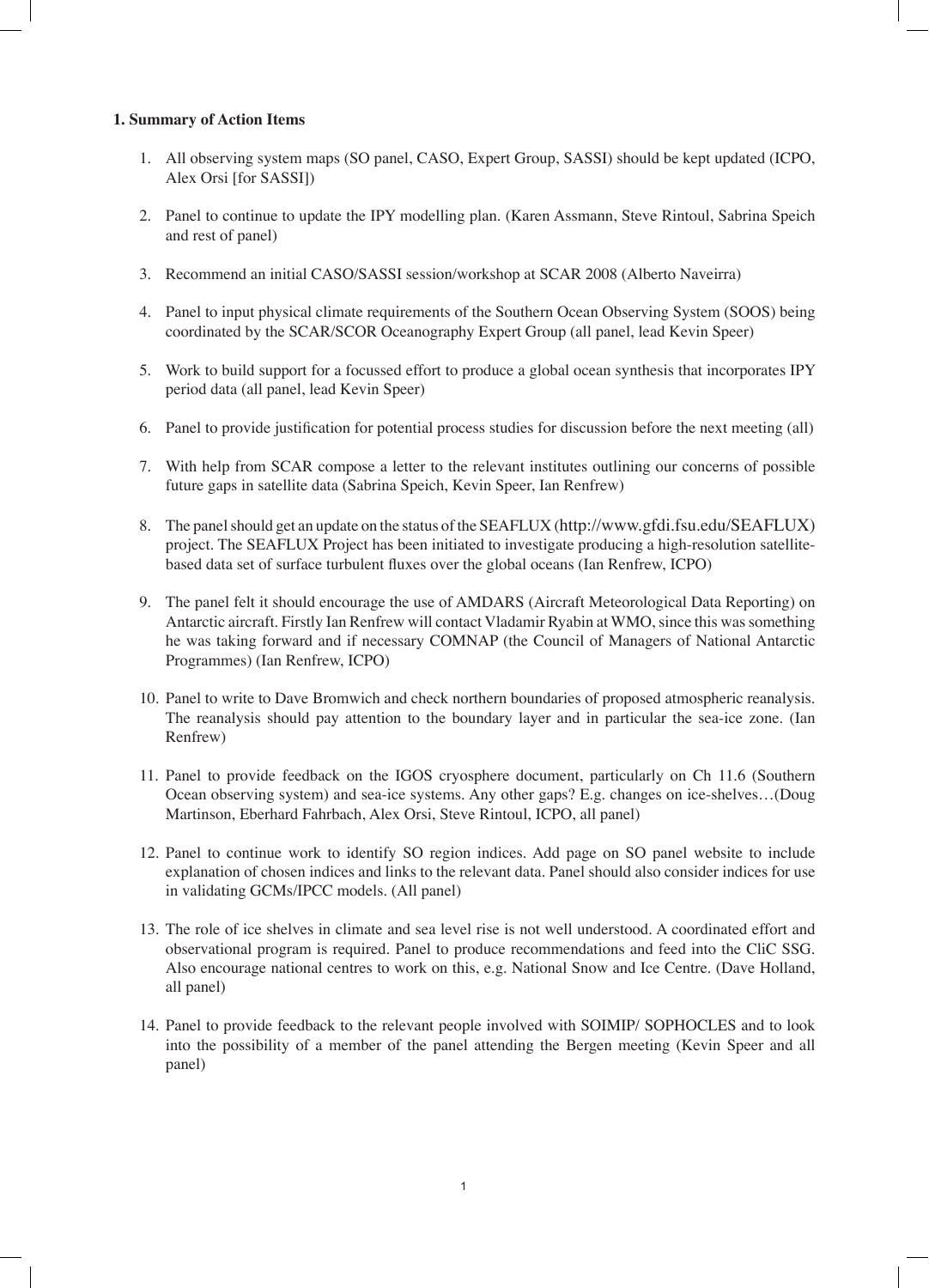## **2. Introduction**

The main aims of the CLIVAR/CliC/SCAR Southern Ocean region panel are:

1. To design a strategy to assess climate variability and predictability of the coupled ocean-atmosphere-ice system in the Southern Ocean region.

2. To oversee and coordinate Southern Ocean region process studies, sustained observations, and model experiments needed to meet the objectives of CLIVAR, CliC and SCAR.

Further details can be found at: http://www.clivar.org/organization/southern/southern.ph

The 4th meeting of the Southern Ocean region panel was held from the 14<sup>th</sup> to 17<sup>th</sup> of November 2006 in the Palacio San Martín in Buenos Aires, Argentina. The first half of the third day was given over to a "Science Morning" consisting of a series of talks and discussions led by local scientists. The subjects of the talks ranged from the influence of the Southern Ocean on climate variability of South America to Glacio-climatic investigations in southern Patagonia and the Antarctic Peninsula. This provided an excellent opportunity for the panel and invited experts to interact with local scientists and students and for everyone to see some of the excellent work being done by scientists in Argentina (see Appendix A for agenda).

Except for the "Science Morning" (when attendance was much higher), eighteen panel members and invited experts attended the meeting (see Appendix B). This included local scientific experts who were invited to relevant panel sessions. An important aspect of the panel meeting was to engage more with Latin American, and in particular Argentinean, scientists.

Since the last meeting there had been several changes in membership to reflect a more climate rather than ocean focus to the panel (see http://www.clivar.org/organization/southern/members.php). Thus the panel aimed to build on its past activities and strengths such as involvement with the International Polar Year (IPY) through e.g. the Climate of Antarctica and the Southern Ocean (CASO) project, but also to have a stronger emphasis on cross-cutting climate questions such as climate indices, IPCC model runs and focussing on the whole (oceanatmosphere-cryosphere) observing system (particularly post-IPY).

The meeting started with short speeches from the local sponsors of the meeting: Captain Raúl E. Benmuyal, Director of the Argentinean Naval Hydrographic Office, Commander Miguel Angel Rabiolo, Director General of the Argentinean Meteorological Service, Dr Jorge Aliaga, Dean of the School of Physical and Natural Sciences of the University of Buenos Aires and Dr Mariano A. Memolli, Director of the Argentinean Antarctic Institute. Mike Sparrow and Carlos Ereño from the ICPO and Kevin Speer and Ian Renfrew (co-chairs of the panel) thanked the sponsors and gave a short overview of the following days' proceedings. The main actions and outcomes from the meeting are summarised here. When appropriate, relevant updates that have occurred since the meeting have been highlighted.

We would like to thank Carlos Ereño and Paula Richter for organising the local logistics so well, Sergio Marenssi of the Antarctic Institute for providing us with such a beautiful setting for the meeting and Raúl Benmuyal of the Argentinean Naval Hydrographic Institute for providing refreshments.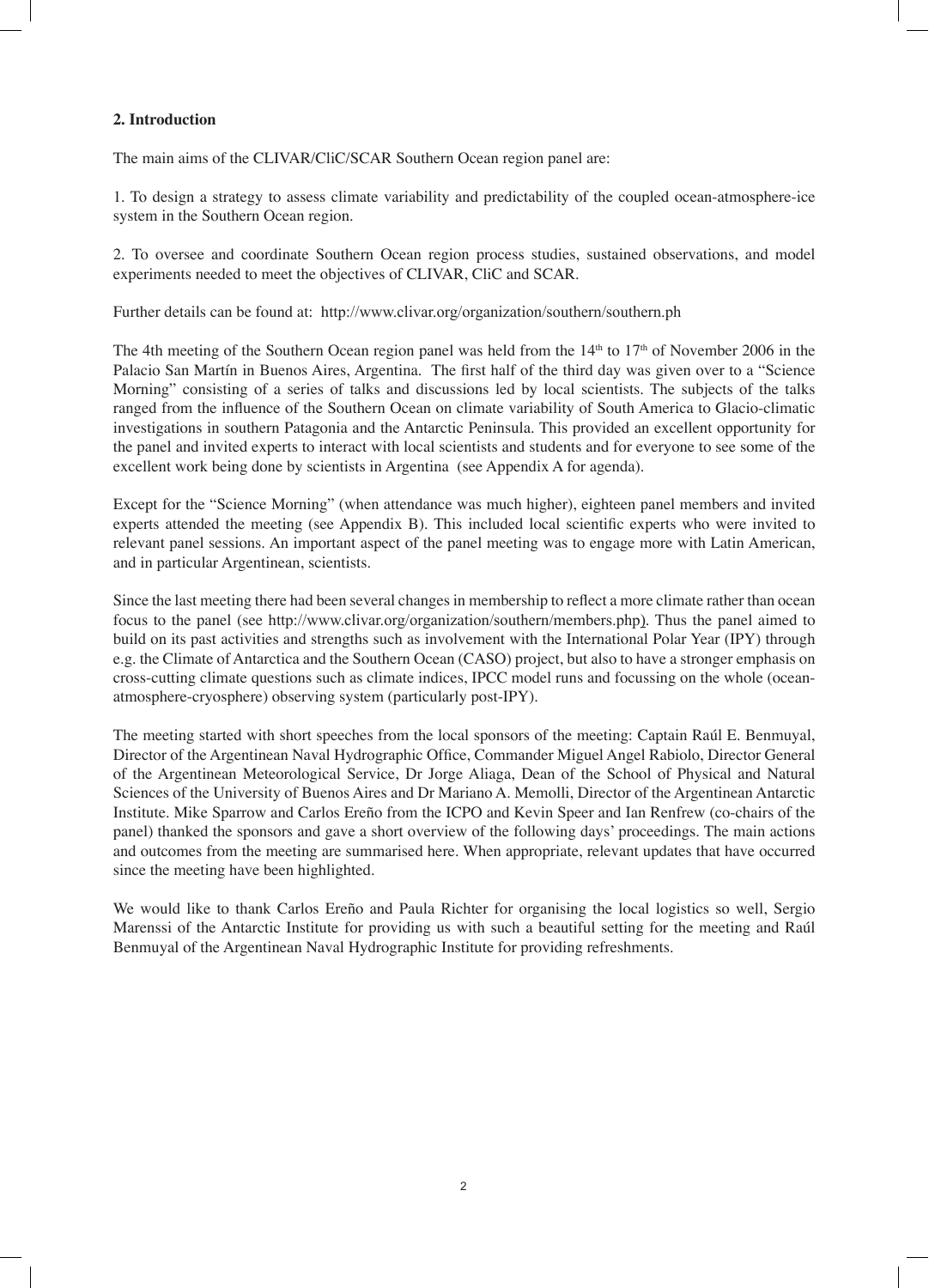### **3. Meeting Outcomes and Agreed Actions**

#### *i) IPY and the Southern Ocean Observing System*

The International Polar Year (www.ipy.org) is an unprecedented opportunity to improve the observational capacity and our knowledge of Antarctica and the surrounding oceans (as well as the equivalent northern high latitude system). IPY will see several enhancements to the sustained observing system, including:

- Synoptic multi-disciplinary transects
- Sea ice thickness measurements
- Measurements of ocean circulation under sea ice
- Ice cores
- Ice cavity observations

The panel's involvement in IPY has been mainly through the CASO umbrella project (the lead project in the IPY Ocean Circulation cluster in the south), which is being coordinated by Steve Rintoul. See: http://www. clivar.org/organization/southern/CASO/index.htp. CASO has several aims:

- To obtain the first circumpolar snapshot of the Southern Ocean, including physical, ecological and biogeochemical properties
- To measure the circumpolar extent and thickness of Antarctic sea ice through an annual cycle for the first time
- To observe the sub-ice ocean circulation, water mass properties and biological distributions



Figure 1: The CASO hydrographic sections (as of May 2007)

Although it will be possible to achieve many of the original aims of CASO, the panel did have some concerns, for example with respect to the lack of zonal lines and moorings in the subtropical Indian and Pacific and that some of the sections that really require ice-breakers may not be carried out in such ships. Such problems will need to be dealt with as they arise and by best use of available resources.

Several new measurement techniques are being utilised during IPY. The use of animal-borne CTDs (e.g. the SEaOS [Southern Elephant seal as Oceanographic Samplers] project: http://biology.st-andrews.ac.uk/seaos is a promising method of helping to fill a potential gap with observations in the sea-ice zone. Such relatively new observational techniques should be a strong legacy of IPY.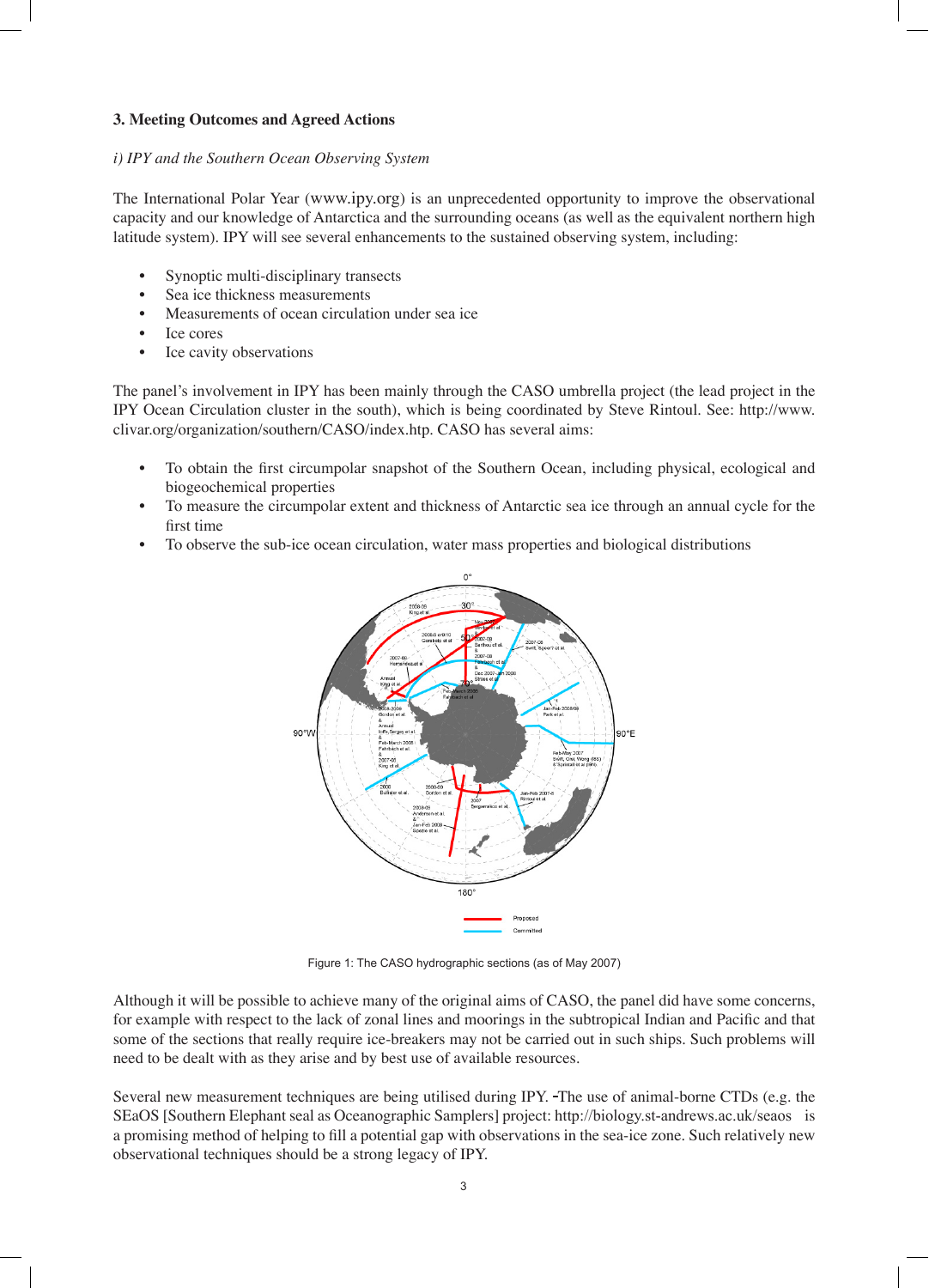

The panel felt that drafting strategy recommendations for an integrated modelling effort in the Southern Ocean and Antarctic Marginal Seas during IPY should be a priority. A first draft of such a strategy, prepared by Karen Assmann, with input from Sabrina Speich, Alberto Naveirra, Alex Orsi, Karen Heywood, Kevin Speer and others is given below:

#### *Integrated IPY modeling effort for the Southern Ocean and Antarctic Marginal Seas*

.

The IPY effort needs to ensure that the global ocean/climate modelling community is aware of the importance of Southern Ocean processes in correctly representing global ocean circulation and its variability.

Ideally IPY projects should incorporate modelling components ranging from regional scale and processes to circumpolar or global models. Within the projects it should be made a priority to improve the communication and information flux between these components and levels. Parametrizations specific to Southern Ocean and high latitude processes that were devised from observations and idealised process studies should be tested in larger scale applications to assess their large-scale importance and advise the global modelling community on how to incorporate them into their models.

An important IPY legacy will be the creation of much improved channels for the exchange of information amongst the Southern Ocean modelling community. Coordination of observational programmes in the Southern Ocean is underway to help scientists and program managers leverage resources (http://www.clivar. org/organization/southern/CLIVAR\_CliC\_Obs.htm)

The panel will establish a similar website for Southern Ocean modelling efforts, whether they are connected to IPY or not. This will improve communications during IPY and form the basis for a coordinated modelling effort after IPY. In this context the panel endorses the establishment of a Southern Ice Ocean Modelling Intercomparison Project (formally SIOMIP, now known as SOPHOCLES which stands for Southern Ocean Physical Oceanography and Cryospheric LinkagES – see Section 2 ix).

Assimilation of extensive data sets from IPY cluster projects like CASO (http://www.clivar.org/organization/ southern/CASO/index.htm) and its sister project SASSI (http://woceatlas.tamu.edu/sassi) into either regional/circumpolar or global models is strongly encouraged. Ocean data assimilation (ODA) is developing fast, and, despite the fact that results are not yet completely satisfactory, progress is rapid and the outcome very promising. With ODA we encourage the analysis effort of the ocean state and variability more than the forecast framework. Indeed, ODA can provide the ocean four-dimensional multivariate fields that cannot be adequately resolved through observations. The effort of the oceanographic community to provide data in real or quasi-real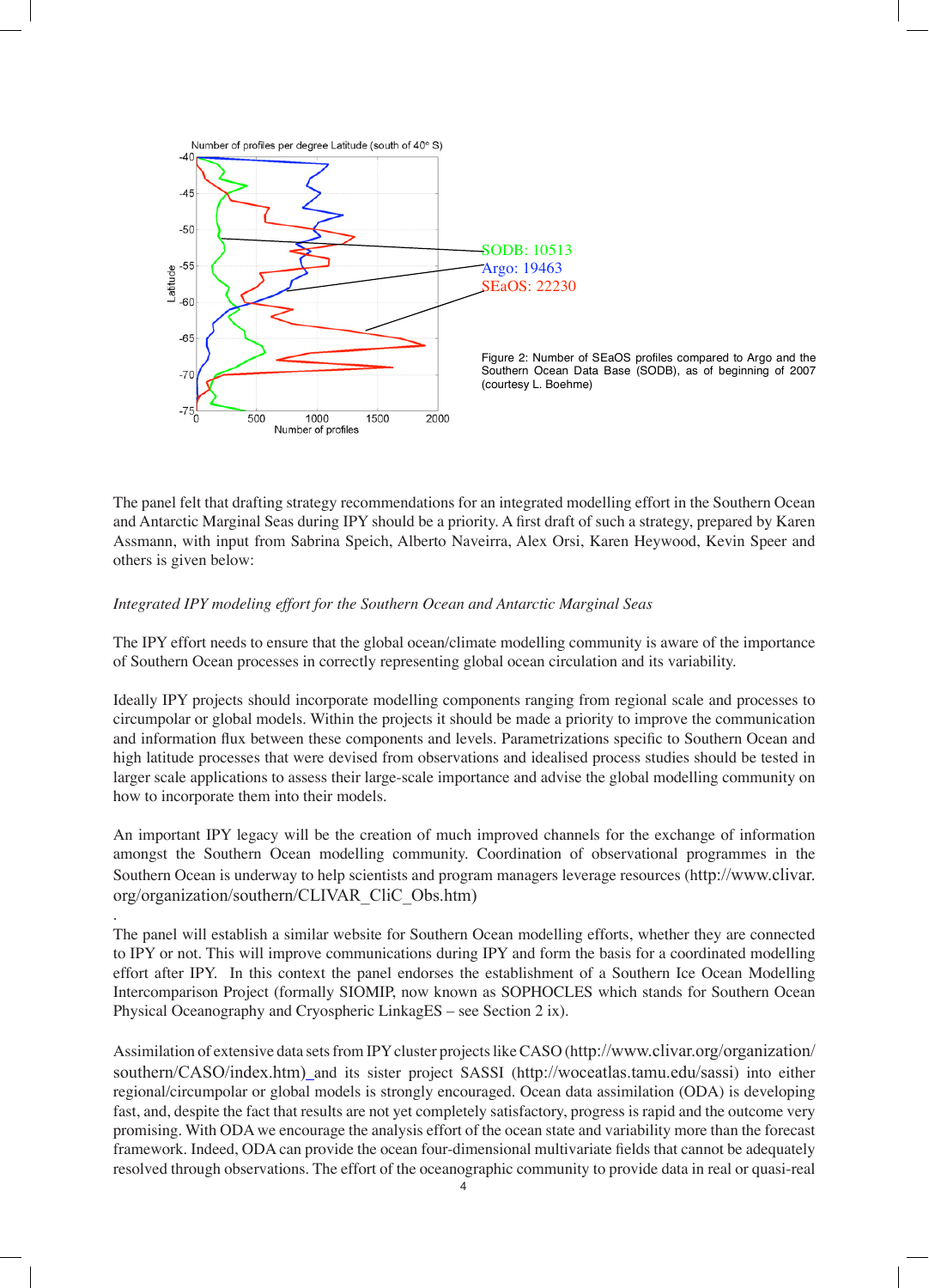time should be implemented during the IPY CASO/SASSI projects. This will allow a better enhancement of the unique observational effort that will take place during IPY. This effort should also include biogeochemical data.

Open scientific questions on which more significant progress should be made during IPY include a better constrained Southern Ocean fresh water budget and its variability. These challenges require a well coordinated modelling effort covering a wide range of processes. For sea ice these include the factors determining sea ice extent, particularly in summer, the use of the newly available database to constrain sea ice thickness and volume and thus northward fresh water export in the form of sea ice, as well as an improvement of the representation of dynamic deformation processes. A related issue is an improved estimate of precipitation over the ocean in the region due to the substantial volume of flooding and snow ice formation in the Southern Ocean.

A desirable goal for IPY is a collaborative modelling effort between the ocean and ice sheet modelling communities. A first step towards this has been the modelling of the interaction between ice shelf base and ocean and its inclusion in regional and circumpolar ocean models over recent years. Observational IPY efforts like that at Fimbulisen will help to constrain ice shelf basal mass fluxes and improve the existing database whose sparsity has prohibited rigorous model evaluation so far. Regional high-resolution models will allow investigations of the sensitivity of the smaller fringing ice shelf cavities to changes in inflow. Their results should be used to improve the representation of the smaller cavities in coarser circumpolar or global models.

The fresh water input by melting icebergs is one example of an active component in the Southern Ocean fresh water budget that is still poorly known. The panel encourages efforts to combine existing iceberg drift models and satellite data to a parameterization or climatology of iceberg fresh water input for use in sea ice-ocean models.

Global models should be used in combination with assimilation products of existing and IPY-planned data sets to investigate the net fresh water transport in the Southern Ocean and its variability. These complementary efforts will enable the modelling community to address standing questions posed through analysis of modern observations, e.g. to determine if the observed warming of the Circumpolar Deep Water is associated with the reported dramatic changes in the salinity of surface and bottom waters.

To understand ongoing changes in the characteristics of outflowing Southern Ocean water masses it is important to improve model representation of cross-shelf exchanges and down slope flows, particularly in models that are too coarse to represent the underlying processes explicitly. Important progress in this area has been made by the AnSlope study which focussed on the Ross Sea in recent years. Results from this programme have also been used by the Climate Process Team on Gravity Current Entrainment (CPT-GCE) which links US observational and modelling efforts in this area.

The Southern Ocean continues to be the area with the largest uncertainty within estimates of the oceanic carbon dioxide sink. The synoptic circumpolar snapshot of hydrographic and biogeochemical observations that will be obtained by CASO and related IPY programmes will help to reduce this uncertainty. It will also provide a comprehensive dataset for use in the evaluation of global ocean and coupled climate carbon cycle models in order to improve climate predictions.

The International Polar Year will provide a data-intensive period during 2007-2009. Regional analyses are planned but a synthesis of global scope is needed to address heat and freshwater transports at the largest scales. Support for a focused effort to produce a global ocean synthesis that incorporates IPY period data is needed. In order to achieve this the support of IPY related groups such as SCAR to create data archives and access will be essential.

The panel felt that a plan for a post-IPY sustained observing system was a priority. This would link strongly with the Southern Ocean Observing System (SOOS) being coordinated by the SCAR/SCOR Oceanography Expert Group (http://www.clivar.org/organization/southern/expertgroup/index.htm) and is a direct recommendation of the XXX Antarctic Treaty Convention Meeting (Resolution G (2007): Long-term Scientific Monitoring and Sustained Environmental Observation in Antarctica). The current state of the observing system is summarised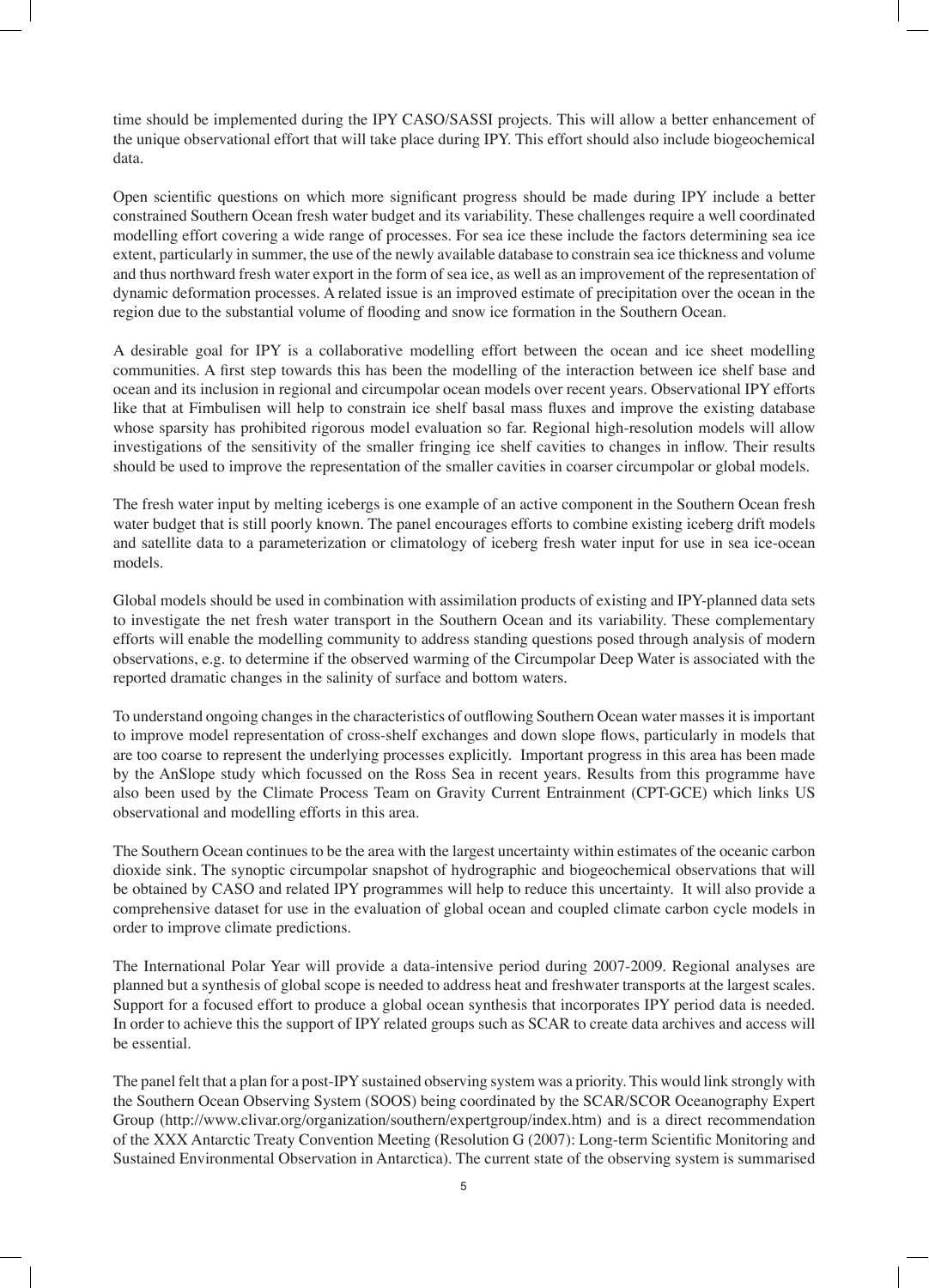on the Southern Ocean region panel's website at: http://www.clivar.org/organization/southern/CLIVAR\_CliC\_ Obs.htm. Whereas IPY will give the first true snapshot of the Southern Ocean a future sustained observing system is needed to give a measure of the variability in the system. The role of the SO panel will be to advise on the optimal physical climate requirements of such a system. Some initial ideas include:

- § Repeats of at least six of the shorter CASO hydrographic section every 2-5 years
- § Moorings/stations on select sections, mainly for chemical properties
- § Maintaining the Argo array in the Southern Ocean and expansion under ice (currently only in the Weddell Sea)
- § Improved sea-ice zone observations
- § Maintaining and hopefully improving the number of meteorological buoys/stations

*Action: All observing system maps (SO panel, CASO, Expert Group, SASSI) should be kept updated (ICPO, Alex Orsi [for SASSI])*

*Action: Panel to continue to update and post the IPY modelling plan, and build a modelling coordination site similar to the observational one in liaison with other panels and groups. (Karen Assmann, Steve Rintoul, Sabrina Speich and rest of panel)*

*Action: Recommend an initial CASO/SASSI session/workshop at SCAR 2008 (Alberto Naveirra)*

*Action: Panel to input physical climate requirements of the Southern Ocean Observing System (SOOS) being coordinated by the SCAR/SCOR Oceanography Expert Group (all panel, lead Kevin Speer)*

*Action: Work to build support for a focussed effort to produce a global ocean synthesis that incorporates IPY period data (all panel, lead Kevin Speer, Naveira, Rintoul)*

## *ii) Future Process Studies*

As well as the sustained observing system, a discussion was held on possible future process studies in the region. Such process studies are required to parameterize key effects in models. Kevin Speer initiated the discussion by giving some examples of important processes, including atmospheric and ocean eddy transports, sea-ice albedo, and ice-ocean-shelf interaction.

Several suggestions were made, for example process studies to look at the grounding line and shelf slope exchange. It was felt that this should be discussed further between now and the next meeting. Possible starting points for discussion are:

- § Eddy transports in the ocean and atmosphere (e.g. topographic effects)
- § Sea-ice thickness and albedo
- § Ice shelf melting and calving (land-ice-ocean interaction)
- § Coastal polynyas and the surface boundary layer
- § Atmospheric transport of moisture, dust, etc onto AA continent
- § The carbon cycle

*Action: Panel to come up with a list of potential process studies for discussion before the next meeting…(all)*

## *iii) Satellite Observations*

Sabrina Speich gave an update on satellite observations in the Southern Ocean region. The panel was concerned that there could be gaps in certain satellite data in the future unless the scientific community made their needs better known.

*Action: With help from SCAR compose a letter to the relevant institutes outlining our concerns of possible future gaps in satellite data (Sabrina Speich , Kevin Speer, Ian Renfrew)*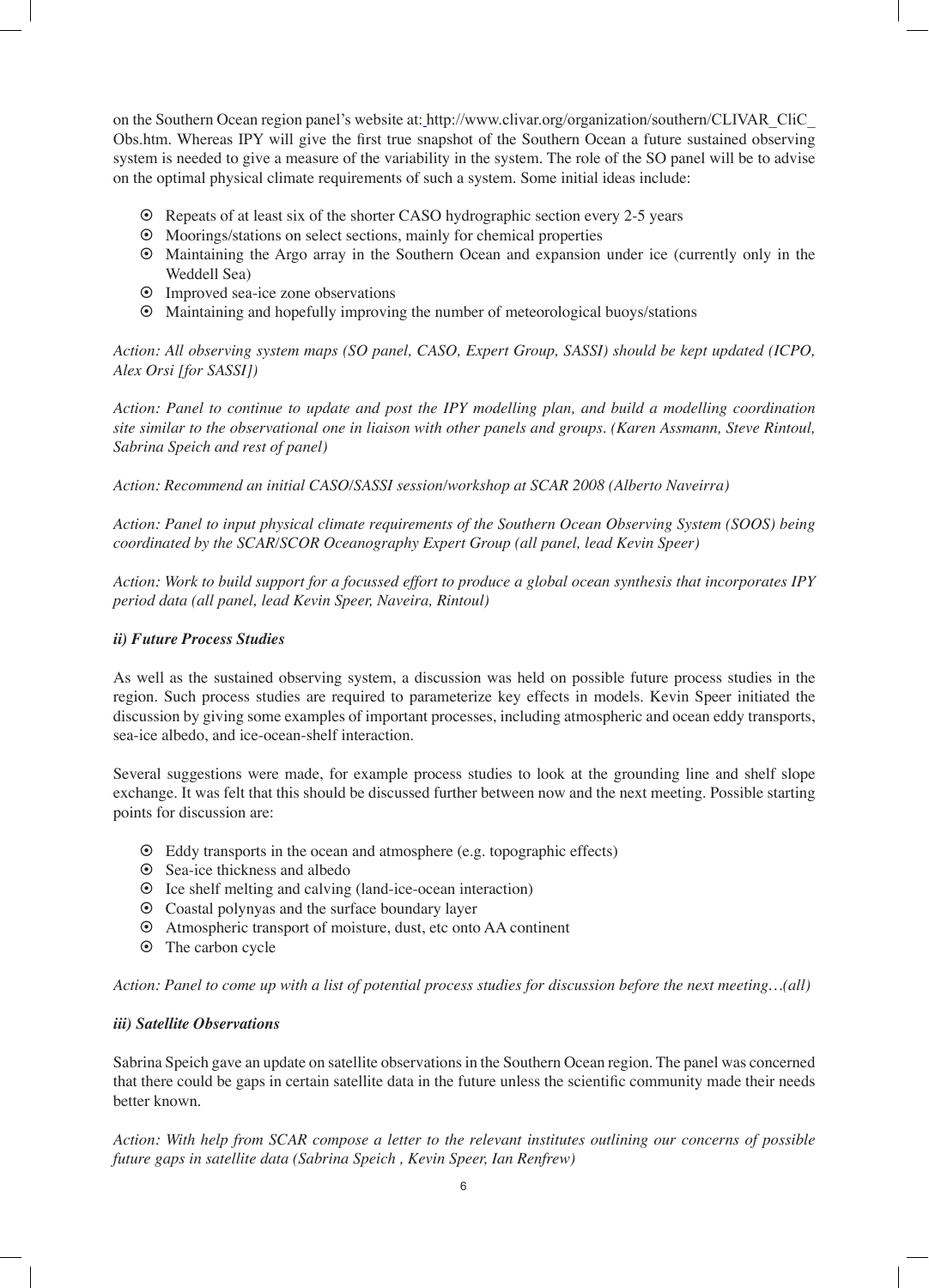*Action: The panel should get an update on the status of the SEAFLUX (*http://www.gfdi.fsu.edu/SEAFLUX*) project. The SEAFLUX Project has been initiated to investigate producing a high-resolution satellite-based data set of surface turbulent fluxes over the global oceans (Ian Renfrew, ICPO)*

## *iv) Meteorology*

Ian Renfrew gave a summary of the state of the meteorological observing system in the Southern Ocean region. The ever increasing amount and quality of satellite-derived observations is helping to improve atmospheric observations even in remote regions like the Southern Ocean. Several recent data sets were mentioned: for example, QuikSCAT winds, and radio occulations soundings from GPS satellites (currently being used as validation for the AMPS – Antarctic Mesoscale Prediction System) both of which have great potential. A short talk on AMPS highlighted the various model domains being run operationally, which cover (i) much of the Southern Ocean, (ii) the Antarctic continent and (iii) various areas of interest such as the Peninsula and McMurdo area (see http://www.mmm.ucar.edu/rt/mm5/amps/ ). The AMPS data are being archived by NCAR and there are a number of validation studies mainly by Bromwich's group at the Byrd Polar Center (see http://polarmet.mps.ohio-state.edu/PolarMet/abstracts.html). There are regular workshops on meteorological forecasting for Antarctica and it is worth the panel being involved in some way with these.

There are relatively few studies of the quality of air-sea fluxes or meteorological representation over the Southern Ocean and at present it is difficult to clearly define gaps in the observing system, since the covariations between different parts of the system are not well known and because there are relatively few data in the first place. Gaps are, on the other hand, very clear in the sea-ice zone, where it is known that there are great difficulties in accurately representing air temperature, humidty and winds for example. However it is clear that the Southern Ocean is a data sparse region and so any additional observations are almost certain to be of benefit.

There are plans or possibilities for the following:

- § Increased met buoys and/or met moorings (off Australia as part of an Australian project; in the south Pacific sector as part of the ORION project)
- § Automatic Weather Stations on islands (to be encouraged)
- § New IMET (Improved Meteorology System) on ships (to be encouraged)
- § Aircraft observations (summer case studies) from BAS's newly instrumented aircraft
- § Use of Autonomous Unmanned Vehicles (AUVs) on a local scale as part of a BAS project
- § Use of AMDARS (Aircraft Meteorological Data Reporting) on aircraft operated on behalf of the national Antarctic operators

It was also noted that David Bromwich and others are planning a funding bid to NSF for an Antarctic regional reanalysis project, based on the AMPS framework.

*Action: The panel felt it should encourage the use of AMDARS (Aircraft Meteorological Data Reporting) on Antarctic aircraft. Firstly Ian Renfrew will contact Vladamir Ryabin at WMO, since this was something he was taking forward and if necessary COMNAP (the Council of Managers of National Antarctic Programmes) (Ian Renfrew, ICPO)*

*Action: Panel to write to Dave Bromwich and check northern boundaries of atmospheric reanalysis. Reanalysis should pay attention to the boundary layer and in particular the sea-ice zone. (Ian Renfrew)* 

## *v) Review of the Integrated Global Observing Strategy (IGOS) Cryosphere document*

The principal objectives of IGOS are to address how well user requirements are being met by the existing mix of observations, including those of the global observing systems, and how they could be met in the future through better integration and optimization of remote sensing (especially space-based) and *in-situ* systems (for further details see: http://stratus.ssec.wisc.edu/igos-cryo. The panel was asked to comment on the draft cryosphere document plan, in particular on the Southern Ocean observing system and sea-ice systems. An initial comment was that the document was rather Arctic focussed and so the importance of Antarctica should be made more explicit.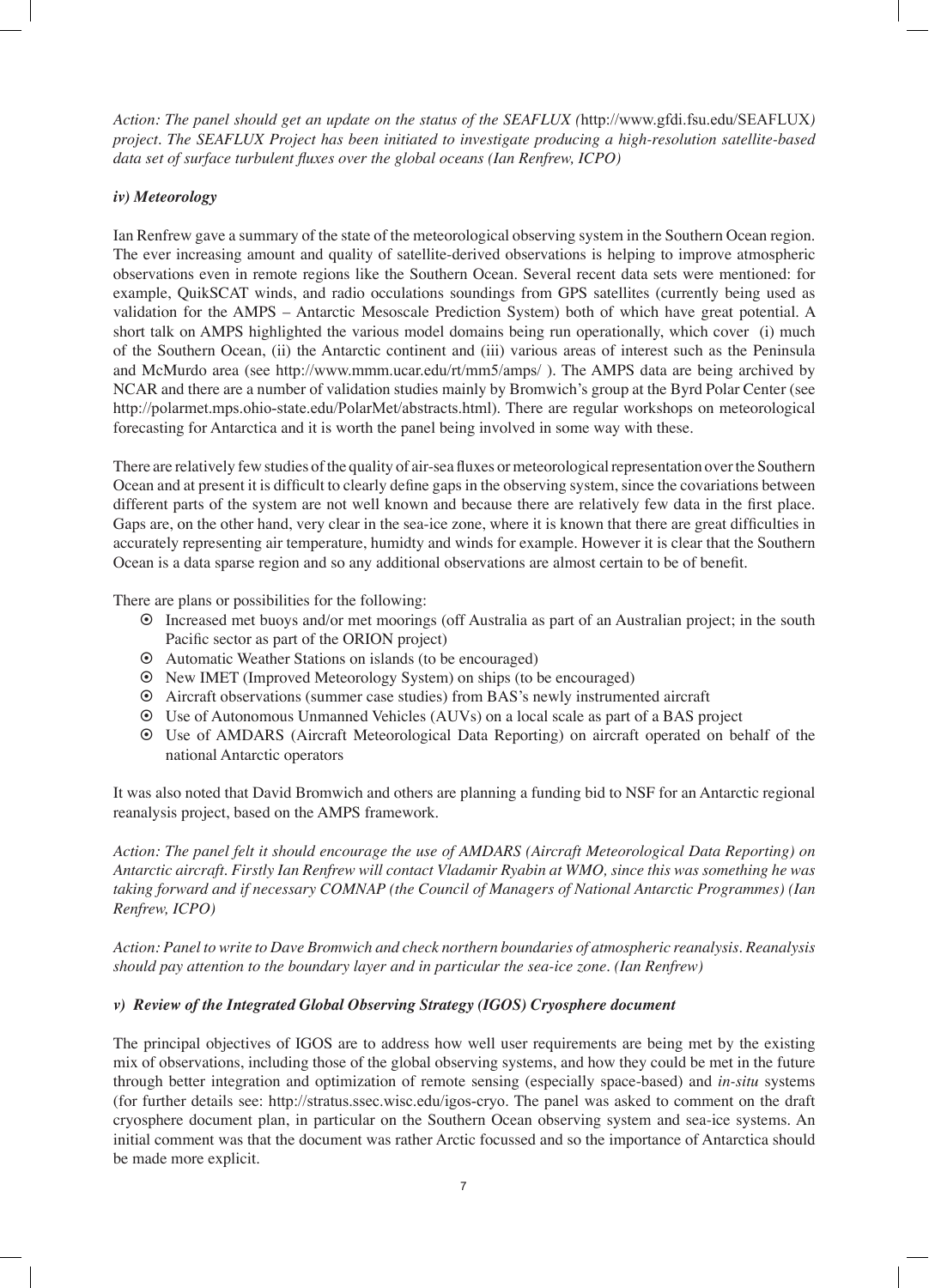*Action: Panel to provide feedback on the IGOS cryosphere document, particularly on Ch 11.6 (Southern Ocean observing system) and sea-ice systems. Any other gaps? E.g. changes on ice-shelves…(Doug Martinson, Eberhard Fahrbach, Alex Orsi, Steve Rintoul, ICPO, all panel)*

Since the meeting the panel have provided such feedback.

#### *vi) Indices in the Southern Ocean Region*

The use of indices to describe the state of the climate system by examining the connections between the ocean, cryosphere and atmosphere is well known (e.g. ENSO, SAM etc.). Many groups such as the Ocean Observations Panel for Climate (OOPC) and the CCI/CLIVAR/JCOMM Expert Team on Climate Change Detection and Indices (ETTCDI) are interested in such indices, especially those that could be used to help give an idea of model skill. One goal of this meeting was to suggest and develop ideas for new indices in the Southern Ocean region, e.g. a scalar index of the state of a feature of the climate system that is known to vary over daily to decadal timescales.

The following list is a first "straw man" effort based on discussions during the panel meeting:

#### *Stratification indices:*

§ Monitor changes in stratification at nominal 35°S locations in the South Atlantic, South Pacific, and Indian Ocean, together with Antarctic peninsula and time-series stations in polar basins but significantly distant from the source areas (Weddell and Ross Gyres)

## *Ice indices:*

- § Monitor sea-ice extent using satellites
- § Monitor ice thickness along repeat satellite tracks
- § Monitor the grounding line (using e.g. proposed InSAR mission see Section 2 *vii*).

#### *Upper Ocean:*

- § Monitor salinity of shelf waters in the Ross Sea
- § Monitor the mixed layer depth and salinity

#### *Transport:*

§ Monitor the transport along the Antarctic continental slope at a few (perhaps three) locations and Drake Passage

*Action: Panel to continue work to identify SO region indices. Add page on SO panel website to include explanation of chosen indices and links to the relevant data. Panel should also consider indices for use in validating GCMs/IPCC models. (All panel)*

### **vii)** *Ice Shelves and Climate Change*

The Panel recognised that one of the largest uncertainties regarding sea level changes in the future come from possible ice shelf movement. Progress could be made in reducing uncertainties of sea-level rise with a concerted effort to monitor the grounding line, representing the boundary between the ice sheet and the ocean. Measuring and modelling the characteristics of convection in ice-shelf cavities, calving, and the intersection of ice streams with the ocean are necessary parts of this effort. As a step in this direction the panel recommended establishing a remotely-sensed "grounding line index" based, for example, on Rignot et al (1998). Eventually an operational system for monitoring the circumpolar location of the grounding line could be put into place and maintained. Another step is to create ocean and ice-sheet models capable of exchanging mass with one another, i.e., possessing a migrating grounding line capability.

*Action: The role of ice shelves in climate and sea level rise is not well understood. A coordinated effort is required. Panel to produce recommendations and feed into the CliC SSG. Also encourage national centres to work on this, e.g. National Snow and Ice Centre. (Dave Holland, all panel)*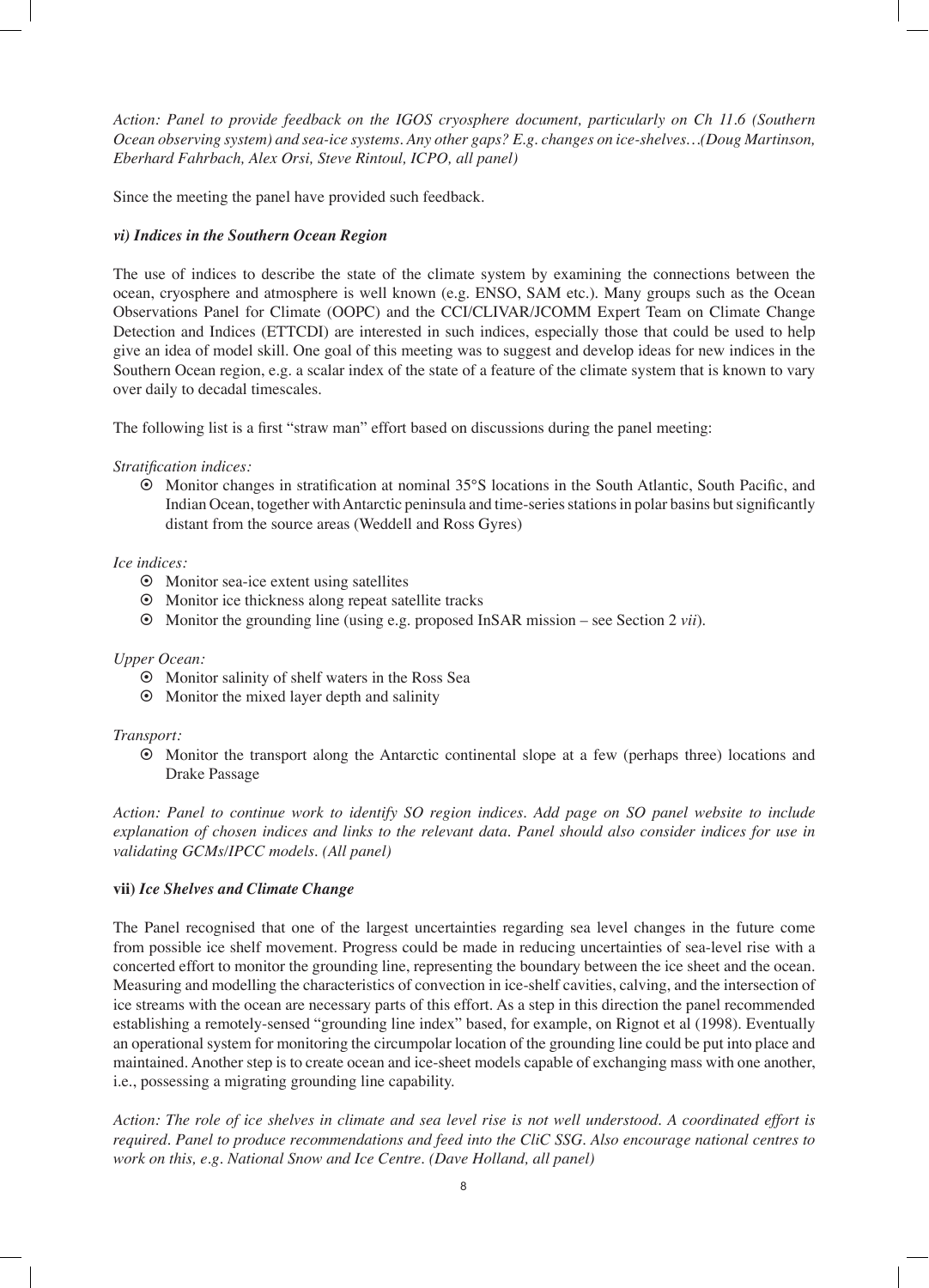Since the meeting the panel have presented this to the CliC SSG and OOPC.

#### *viii) IPCC Models in the Southern Ocean Region*

The Southern Ocean is one of the regions where the scatter between the results of the different IPCC models is the largest, both for the last 30 years, for which we have relatively good observational data to compare models with, and for future projections. The panel therefore devoted much of an afternoon to discussing how the IPCC models fare in the Southern Ocean region, the discussion being led by Hugues Goosse and Claudio Menendez (with input from David Thompson).

The large degree of variability in this region on interannual to interdecadal time scales poses problems in the assessment of the quality of model simulations and in the finding of robust signals in the Antarctic periphery. Longer times series of surface temperature and sea ice extent, for instance, would be particularly helpful in this framework to have a better estimate of the observed interdecadal variability and trend over the 20<sup>th</sup> century and to check if models are able, or not, to simulate the observed characteristics.

The climate simulation of the southern extratropics has improved since the IPCC Third Assessment Report despite the fact that most coupled models no longer employ flux adjustments. However, large biases in many aspects of the Southern Ocean system in the individual models still persist. In particular, the ensemble of AR4 models has systematic low pressure bias near 50°S and consequently the meridional gradient of atmospheric circulation is relatively weak (Carril et al., 2005). This bias adversely impacts the westerly wind stress maximum and the location of the Antarctic Circumpolar Current (ACC), which are usually placed too far north in most models (Russell et al., 2006). In general, models with sufficient resolution show considerable skill in reproducing extratropical storm tracks (Bengtsson et al., 2006). However, simulated storm tracks are often too zonally oriented and many models show deficiencies in the distribution, intensity and number of cyclones (PCMDI, 2004; Lambert and Fyfe, 2006).

Both observations and simulations show a trend in the Southern Annular Mode (SAM) towards its positive phase with decreasing sea level pressure over Antarctica and a compensating increase in midlatitudes. The SAM simulated by AR4 models exhibits a high spatial correlation with the observed patterns during the late 20<sup>th</sup> century, though this mode represents too large a percentage of the total temporal variability (Miller et al., 2006).

The AR4 multimodel average evidences a positive annular trend in response to increasing concentrations of greenhouse gases and tropospheric sulphate aerosols. The associated poleward shift of the storm tracks is accompanied by a similar shift in the midlatitude jets and surface zonal wind stress (Yin, 2005; Russell et al., 2006), which in turn is important for driving upwelling in the Southern Ocean and the ACC flow through the Drake Passage (Meredith and King, 2005).

Despite the large scatter between the various models, the multimodel average sea ice extent is in good agreement with the observations, meaning that there is apparently no systematic bias in the models (e.g. Arzel et al. 2006). On the other hand, the models generally tend to overestimate the variability of the ice extent compared to the observations during the period 1979-2004. At the end of the 21<sup>st</sup> century, all the models simulate a clear decrease of the annual mean sea-ice extent, ranging from less than  $2x10^6$  km<sup>2</sup> to more than  $4x10^6$  km<sup>2</sup> for scenario A1B. In the projections for the 21<sup>st</sup> century, the amplitude of the seasonal cycle of the sea-ice extent tends to increase in the Southern Ocean, although this increase is less strong than in the Arctic (e.g. Arzel et al. 2006).

Over the  $20<sup>th</sup>$  century, the multimodel average simulates a stronger warming around the peninsula compared to other regions, which is in qualitative agreement with observations. This is probably related to the positive trend in the SAM index over the 20<sup>th</sup> century, in both observations and in the multimodel average (Carril et al., 2005). Despite the simulated positive future trend in SAM, such a regional feature is absent in the projected temperature change for the end of the 21st century. The maximum warming is located over the continent and over the Weddell Sea where it is associated with a large reduction of the ice cover in the multimodel average (Figure 3).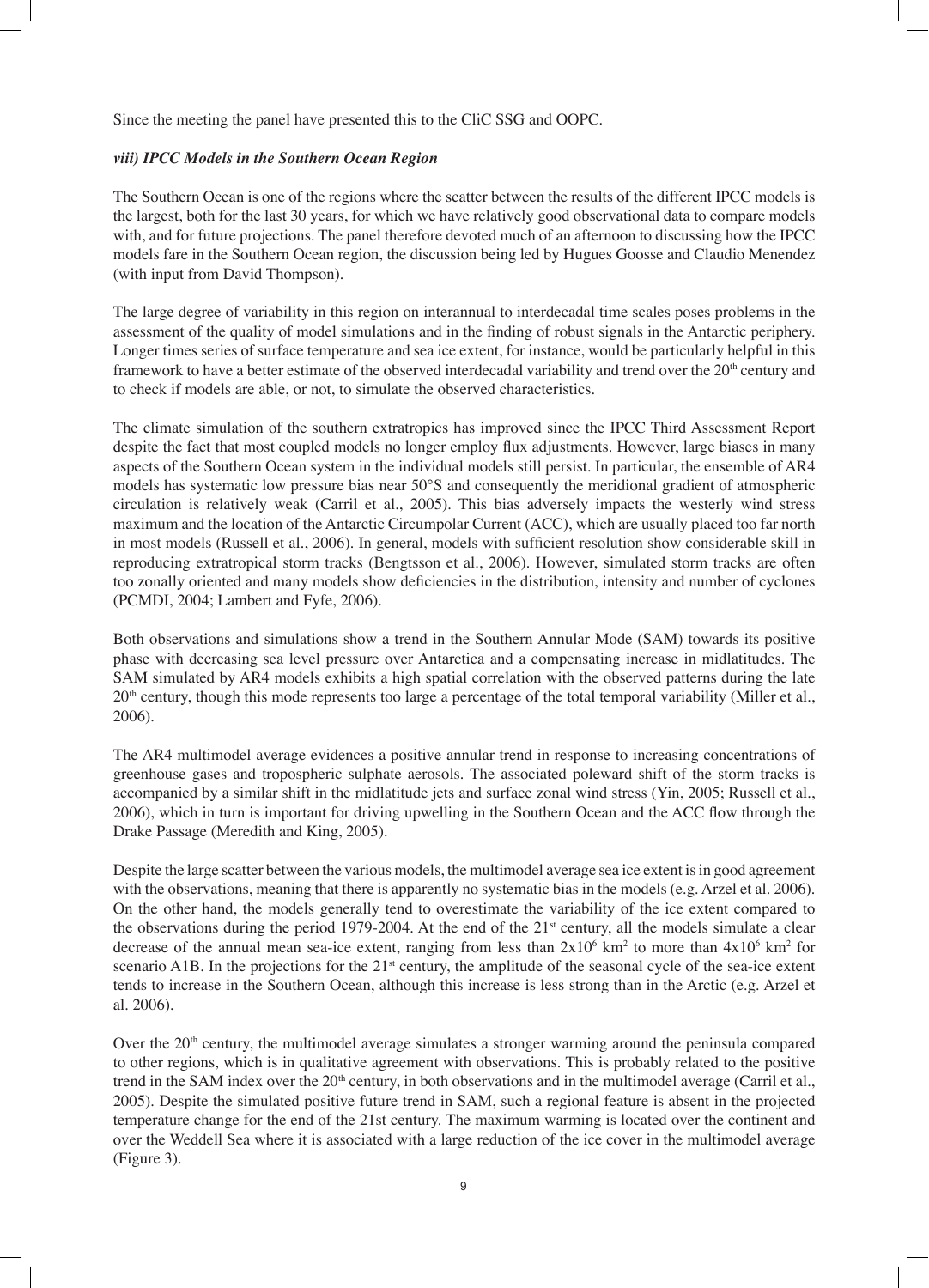

Figure 3: (a) The observed annual surface air temperature trend (in °C integrated over the period 1979-2004. Source: NASA/GISS. Gistemp http://data.giss.nasa.gov/gistemp (b) Multimodel average(over 16 IPCC models) of the annual mean surface air temperature trend in (°C) integrated over the period 1979-2004 (c) The difference in annual mean surface air temperature between 2071-2100 in SRES A1B scenarios runs and the 1979-2004 period averaged over 16 IPCC models (in °C). (Figure form Lefebvre et al., in preparation)

The simulated strength of the ACC also varies a lot between the different models, ranging from less than 50 Sv to more than 200 Sv. Various factors could explain those large intermodel differences. In particular, the strength of the westerly wind over Drake Passage and the salinity gradient across the ACC seem to play a dominant role (Russel et al. 2006). On the other hand, the models which include a representation of the climatic influence of volcanic eruptions in addition to anthropogenic forcings are generally able to reproduce well the observed mid-depth ocean warming since the 1950s in the latitude band 35°S-65°S (Fyfe, 2006).

Based on the above analysis Hugues Goosse and Alex Orsi have submitted a paper to the CLIVAR/WCRP 2nd International Conference on Earth System Modelling.

## *ix) A Southern Ocean Ice Model Intercomparison Project*

The Panel was asked to consider the matter of a Southern Ocean Ice Model Intercomparison Project (formally SIOMIP, now known as SOPHOCLES), led by Siobhan O'Farrell. The Panel reviewed various modelling intercomparison projects and discussed this proposal, making the following recommendations:

*The proposed SOIMIP brings together different modelling groups involved the cryospheric component of the climate system and could, like other MIPs before it, exert a positive organising force on the community. Building up a community of users that exchange information on techniques and results is a useful contribution to the CLIVAR/CliC/SCAR programs and one that we would support. The Panel felt, however, that the focus of the project was not yet clearly defined. If the focus of the activity were clearer then the aims could be somewhat*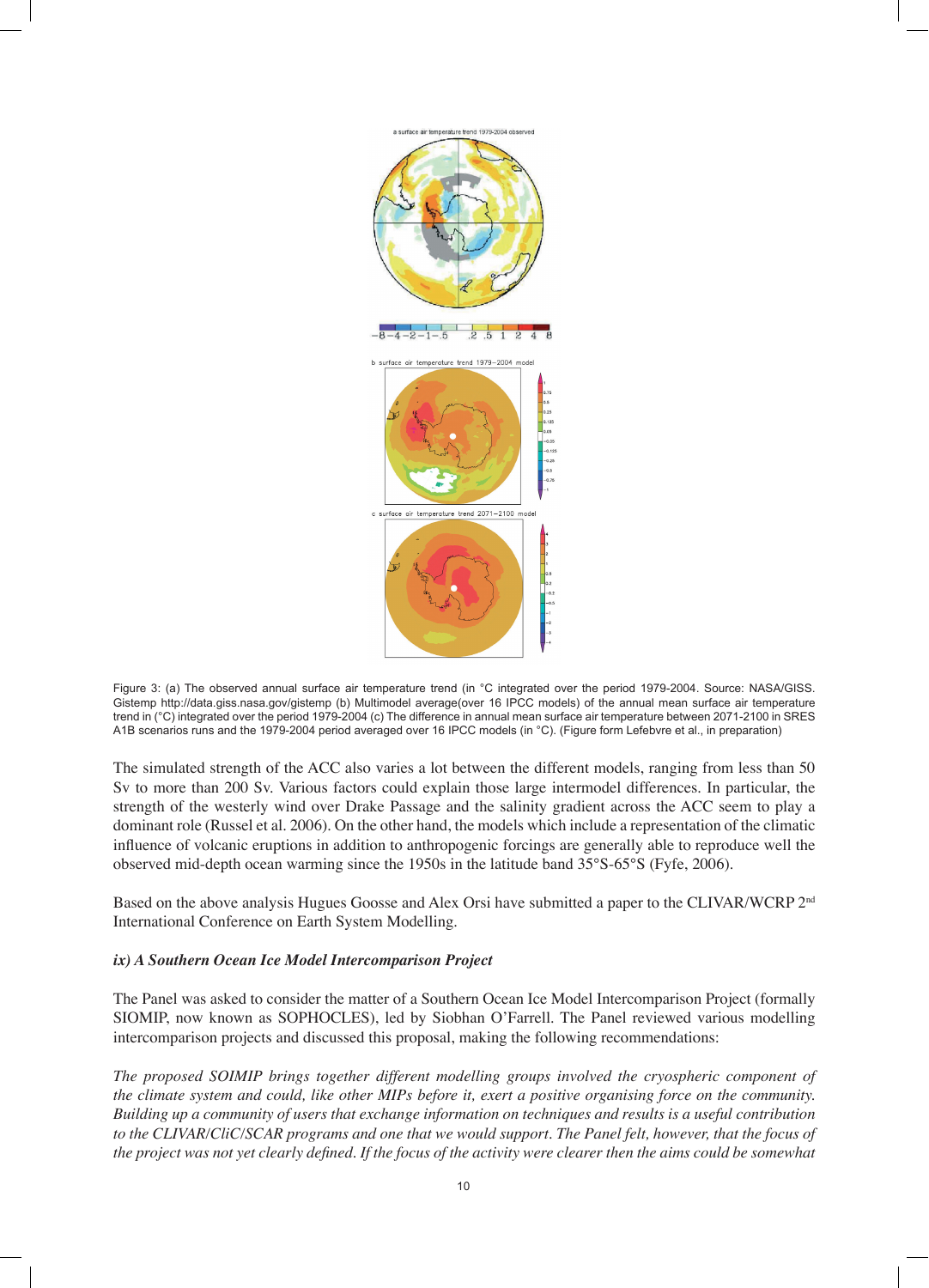*better defined, and the membership made more representative. Also, the Panel wonders if this initiative might not be more efficiently organized as a working group or team associated with the Coordinated Ocean-sea ice Reference Experiments (COREs) of CLIVAR's Working Group on cean Model Development (WGOMD). Then the question of direct relevance to climate models would be more explicit. If a goal is to improve the parameterization of sea-ice in climate models perhaps the group wants to consider the Climate Process Team approach as in US CLIVAR, which brings together observationalists and modellers in a specific subject area to address this goal. The Panel hopes that these suggestions can be taken constructively and that the initiative does not lose momentum but rather carries forward the effort to improve models.*

Note that since the meeting this activity has moved forward. As of March 2007, Siobhan O'Farrell informs us that a meeting is to be held in Bergen 25th-26th of August 2007 the weekend before the Polar Dynamics meeting (http://web.gfi.uib.no/conference2007/program.html). This will be in association with the WGOMD meeting.

The project has also changed its name to SOPHOCLES which stands for Southern Ocean Physical Oceanography and Cryospheric LinkagES. The name change reflects that the emphasis in the project is now on model processes: How well do models currently represent the key Southern Ocean processes? What is missing? How best can we use new observational data sets from IPY, SOOS, satellite observations of ice etc. to constrain models? Can we develop and test new parameterizations that can be used in future generation models that will be used for a range of model applications on all time scales from ice-ocean forecasting through to climate change?

This approach will likely include a broader number of people from the modelling community with a range of interests and a focus on producing a more realistic representation of the cryosphere and Southern Ocean in future models.

*Action: Panel to provide feedback to the relevant people involved with SOIMIP/ SOPHOCLES and to look into the possibility of a member of the panel attending the Bergen meeting (Kevin Speer and all panel)*

## *x) Date of next Meeting*

The panel will look at options for the next meeting in Spring 2008. Geneva and the US were raised as possible venues.

### **4. References**

Arzel O., T. Fichefet, H. Goosse, 2006. Sea ice evolution over the 20th and 21st centuries as simulated by current AOGCM. Ocean Modelling 12, 401-415

Bengtsson L., Hodges K.I., and Roeckner E., 2006: Storm tracks and climate change. J. Clim., 19, 3518- 3543.

Carril, A. F., C. G. Menéndez, and A. Navarra, 2005: Climate response associated with the Southern Annular Mode in the surroundings of Antarctic Peninsula: A multimodel ensemble analysis. Geophys. Res. Lett., 32, L16713, doi:10.1029/2005GL023581.

Fyfe J.C. (2006) Southern Ocean warming due to human influence. Geophys. Res. Let. 33 L19701, doi:10.1029/ 2006GL027247

Lambert S.J., and Fyfe J.C., 2006: Changes in winter cyclone frequencies and strengths simulated in enhanced greenhouse warming experiments: results from the models participating in the IPCC diagnostic exercise. Clim. Dyn. DOI 10.1007/s00382-006-0110-3.

Meredith, M.P., and King J.C., 2005: Rapid climate change in the ocean west of the Antarctic Peninsula during the second half of the 20th century. *Geophys. Res. Lett.,* 32, L19604, doi:1029/2005GL024042.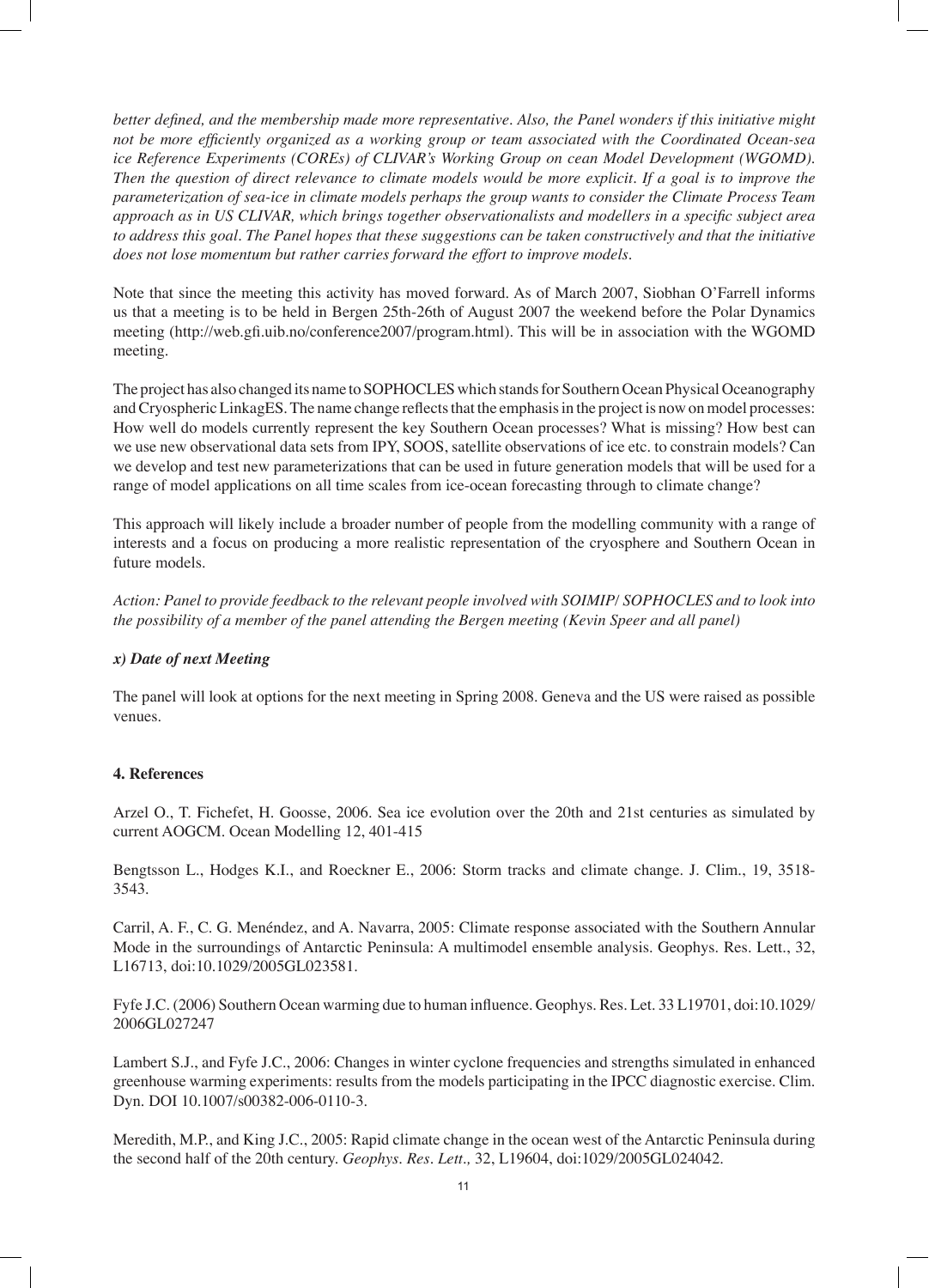Miller R.L., Schmidt G.A., and Shindell D.T., 2006: Forced annular variations in the 20th century Intergovernmental Panel on Climate Change Fourth Assessment Report models. J. Geophy. Res., 111, doi:10.1029/2005JD006323.

PCMDI, 2004: *The second phase of the atmospheric model intercomparison project (AMIP2)* [Gleckler, P. (ed.)]. Proceedings of the WCRP/WGNE Workshop, Toulouse, France.

Rignot, E. J., *Fast Recession of a West Antarctic Glacier Science*, July 1998: Vol. 281. no. 5376, pp. 549 - 551

Russel J.L., R.J. Stouffer and K.W. Dixon (2006). Intercomparison of the Southern Ocean circulation in IPCC coupled model controm simulations. J. Clim. 19 4560-4575.

Yin J.H., 2005: A consistent poleward shift of the storm tracks in simulations of 21<sup>st</sup> century climate. Geophys. Res. Lett., 32, L18701, doi:10.1029/2005GL023684.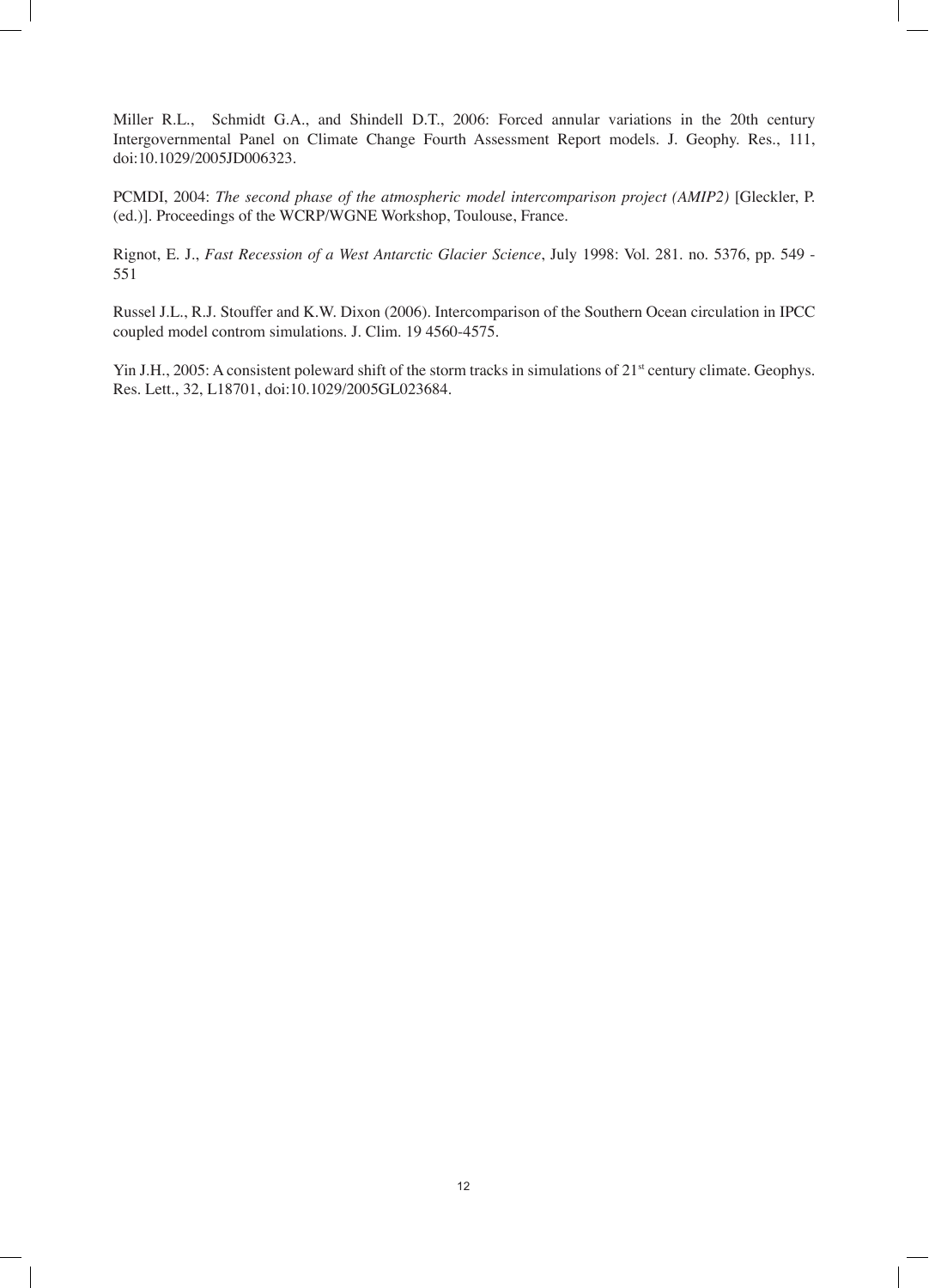## **Appendix A: Agenda**

### *Day 1. Tuesday the 14th*

8.45-9.15 Welcome (*Servicio de Hidrografía Naval, the Dirección Nacional del Antártico and the Servicio Meteorológico Nacional* plus Mike Sparrow & Carlos Ereño on behalf of CLIVAR).

9.15-9.30 Introduction (Kevin Speer) - Aims of meeting, main issues panel needs to address etc.

9.30-9.55 Report from CLIVAR SSG (Doug Martinson)

9.55-10.10 Report from CliC SSG (Ian Renfrew)

10.10-10.30 ICPO issues (Mike Sparrow) - New CLIVAR FOCUS e-zine, meeting report, website, actions from last meeting etc.

10.30-11.00 Tea/Coffee

11.00-11.30 Relationship with SCAR/SCOR Oceanography Expert Group including SOOS (Eberhard Fahrbach)

11.30-11.55 OOPC updates and links to panel (Yasu Fukumachi)

11.55-12.30 Links between ACC fronts and atmospheric variability (Kevin Speer)

12.30-13.00 Summary and Discussion of Indices in the Southern Ocean Region - revisited on Wednesday (Kevin Speer to lead) 13.00-14.30 Lunch

14.30-16.00 IPCC models in Southern Ocean region (Hugues Goosse, Claudio Menendez, input from Dave Thompson)

- Are the key underlying physical mechanisms plausibly represented in the models?

- Role of SO panel, other modeling projects (ocean, atmosphere, coupled?)

16.00-16.30 Tea/Coffee

16.30-17.10 Southern ocean - ice-shelf interaction from an observations and modeling viewpoint (Dave Holland)

17.10-17.30 Discussion

#### *Day 2. Wednesday the 15th*

8.45-8.55 Quick overview of IGOS (Vladimir Ryabinin)

8.55-9.35 Regional ocean modeling and/or regional coupled modeling (Karen Assmann, Dave Holland)

9.35-9.50 Discussion

9.50-10.30 Sea-ice and glacial melt freshwater and heat flux (Doug Martinson)

10.30-11.00 Tea/Coffee

11.00-12.00 Update on CASO and IPY (Steve Rintoul, Alex Orsi) - general update & panel's continuing role in CASO. SASSI/iAnZone and other IPY issues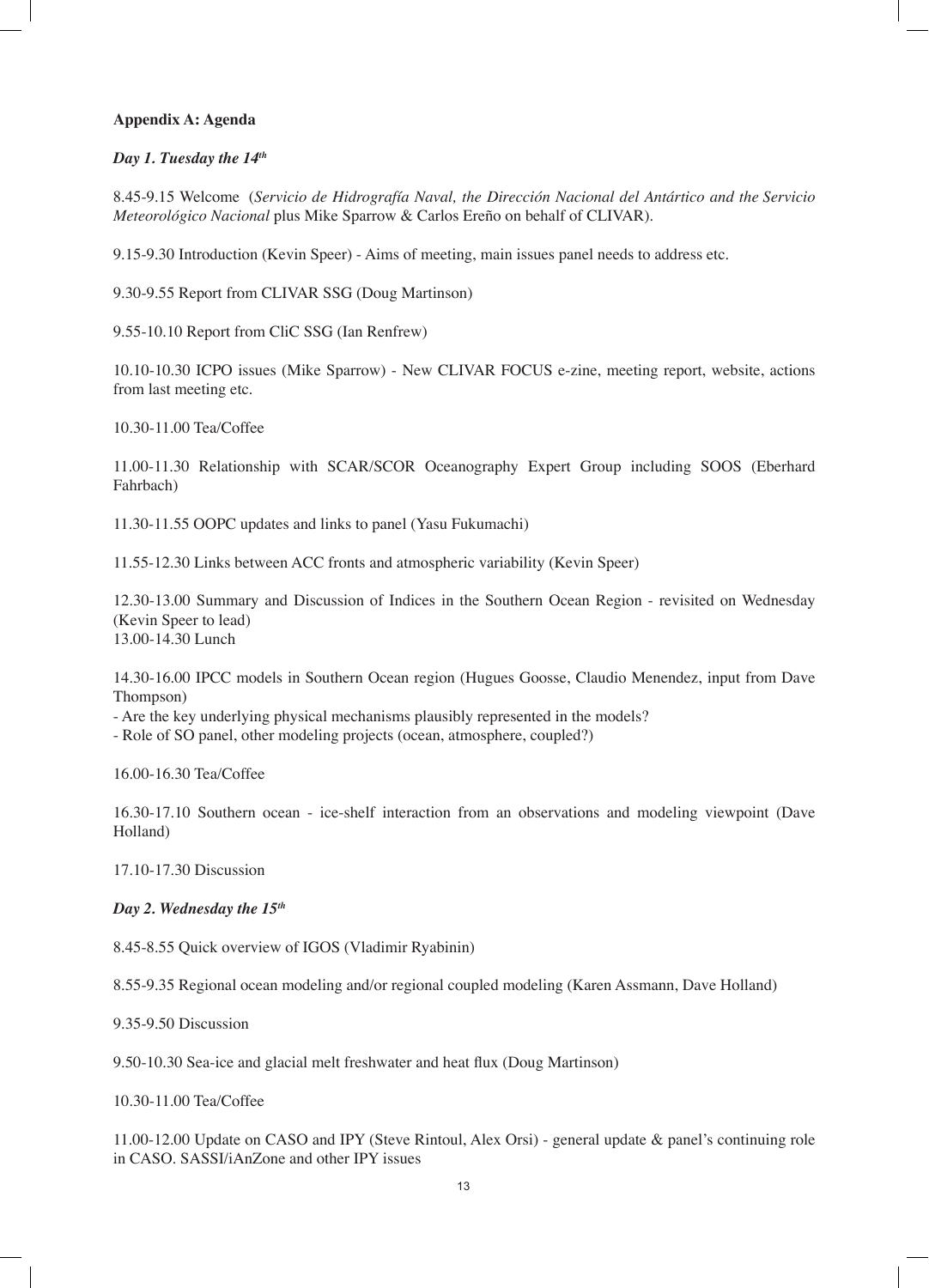12.00-13.00 Met. Observations (Ian Renfrew) - Radiosones, balloons, AWS, buoys, other sustained Met obs? What is missing, where are gaps, how to improve network...

13.00-14.30 Lunch

14.30-15.15 Sustained hydro Obs (Sabrina Speich)

15.15-16.00 Transport monitoring (Weddell, Ross, …) (Steve Rintoul, Alberto Naveira, Alex Orsi)

16.00-16.30 Tea/Coffee

16.30-17.30 Panel's role in producing or assessing indices, from data and models (continued from Tuesday).

### *Day 3. Thursday the 16th*

*Science morning - panel interaction with 'local' scientists*

8.45-9.00 Introduction & Welcome (Kevin Speer, Ian Renfrew)

9.00-9.30 "The role of the Weddell Sea in the global CO2 sink" (Alejandro Bianchi)

9.30-10.00 "SMN Scientific Activities in Antarctic and Subantarctic regions" (Osvaldo Barturen)

10.00-10.30 "Climate variability in South America: Influence of the Southern Oceans" (Carolina Vera)

10.30-11.00 Coffee/Tea

11.00-11.30 "Antarctic sea ice and climate variability over South America" (Rosa Hilda Compagnucci & Sandra Barreira)

11.30-12.00 "The role of different phytoplankton groups on the CO2 dynamics in the South-Western Atlantic Ocean" (Irene Schloss, Gustavo Ferreyra)

12.00-12.30 "Glacio-climatic investigations carried out by IAA in southern Patagonia and Antarctic Península" (Pedro Skvarca)

12.30-13.00 "The biological contribution to the atmosphere-ocean-bottom CO2 fluxes: Myth or reality" (Gustavo Ferreyra & Serge Demers)

13.15-14.30 Lunch

*SO region Panel Meeting continued...*

14.30-15.15 Future CLIVAR-related process studies (Kevin Speer)

15.15-16.00 Model/data assimilation and GSOP (Alberto Naveira)

16.00-16.30 Tea/Coffee

16.30-17.00 Update on satellite Observations (Sabrina Speich)

17.00-18.00 Regional atmospheric reanalysis (Ian Renfrew)

- Update from Bromwich?
- Validation and assessment of the quality of air-sea flux products in the SO region?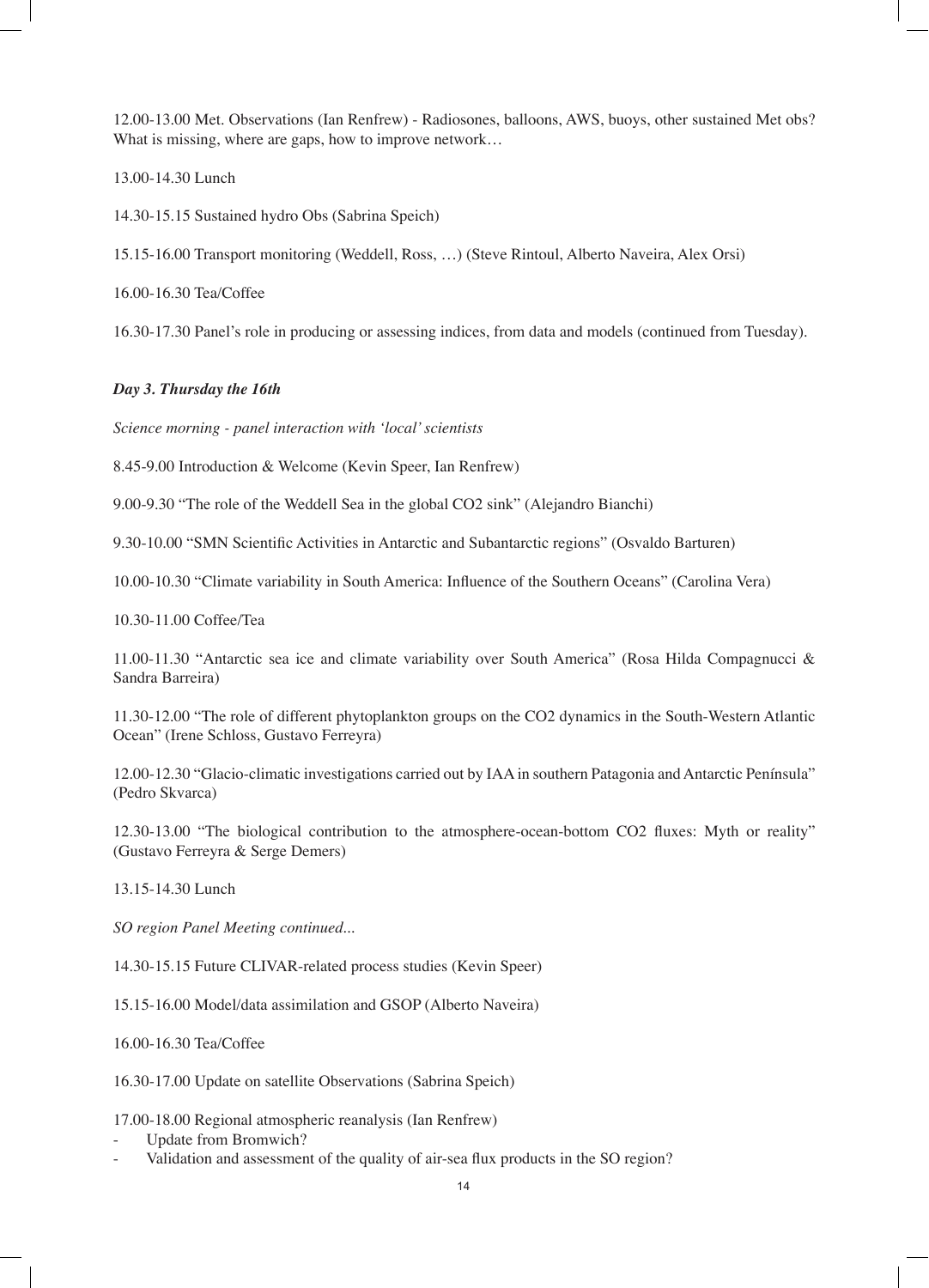- Does this serve a climate process study goal? Are there key processes resolved only by reanalysis?

## *Day 4. Friday the 17th*

8.45-8.55 Day's aims etc. (Kevin Speer, Ian Renfrew, Mike Sparrow)

8.55-9.30 Final discussion on panel's role. Final comments etc.

9.30-10.30 End of meeting actions, document options, book concept, indices article, IPCC relevant statement, for role of SO in climate etc.

10.30-11.00 Tea/Coffee

Meeting end.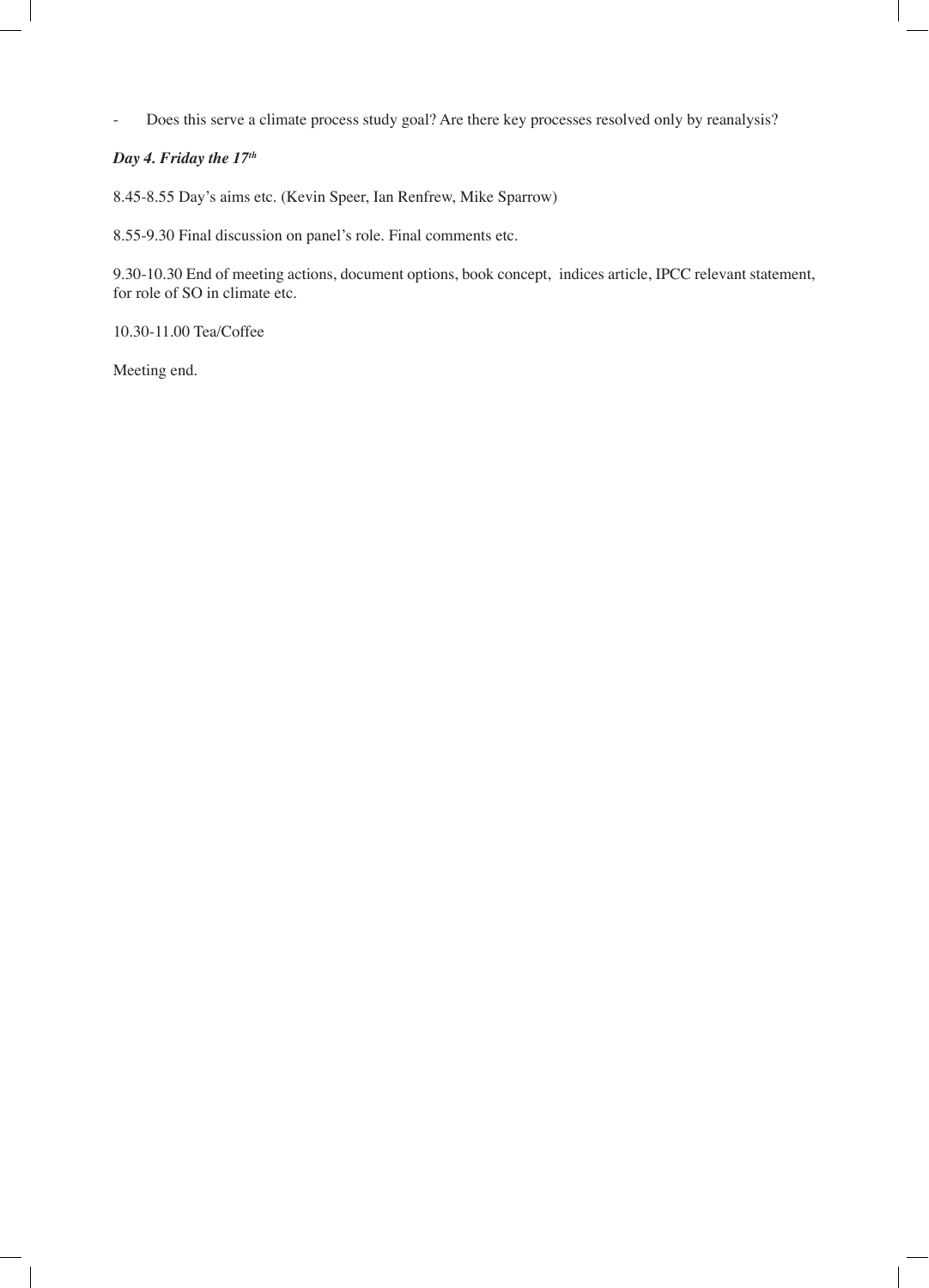### **Appendix B: Attendees**

Ian Renfrew i.renfrew@uea.ac.uk Hugues Goosse hgs@astr.ucl.ac.be Alberto Naveira Garabato Sabrina Speich speich@univ-brest.fr David Holland holland holland medicins.nyu.edu Alex Orsi aorsi@tamu.edu Matilde Rusticucci mati $@$ at.fcen.uba.ar Carlos Ereño ereno@fibertel.com.ar

Kevin Speer kspeer@ocean.ocean.fsu.edu yasuf@lowtem.hokudai.ac.jp Doug Martinson dgm@lamont.ldeo.columbia.edu<br>Alberto Naveira Garabato acng@noc.soton.ac.uk Steve Rintoul Steve.Rintoul@marine.csiro.au Eberhard Fahrbach efahrbach@awi-bremerhaven.de Karen Assmann Karen.Assmann@bjerknes.uib.no Claudio Menendez menendez@cima.fcen.uba.ar Viviana Alder viviana\_alder@yahoo.com Carolina Vera carolina@cima.fcen.uba.ar Mike Sparrow m.sparrow@noc.soton.ac.uk

(Note that the list of attendees on the Science day was much higher as it included the speakers as well as other local scientists and students)